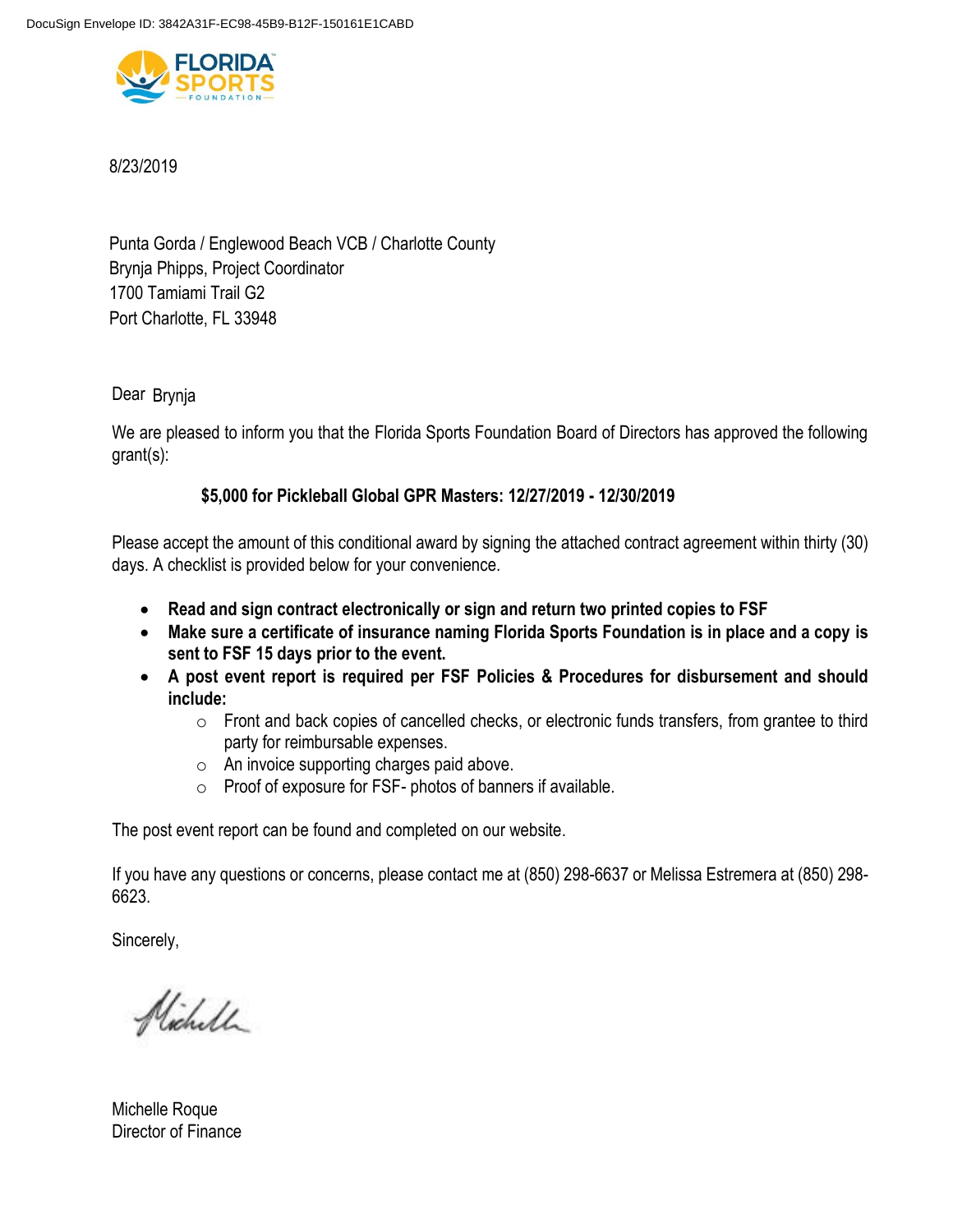# **FLORIDA SPORTS FOUNDATION Small Market Grant Program Grant Agreement**

**THIS GRANT AGREEMENT** entered into this day, 8/23/2019, by and between the Florida Sports Foundation, Inc., a division of Enterprise Florida, Inc., hereinafter referred to as the "Grantor" and **Punta Gorda / Englewood Beach VCB / Charlotte County**, **8/23/2019**

hereinafter referred to as the "Grantee".

### **WITNESSETH**

**WHEREAS,** the State of Florida Legislature mandated in Section 288.901(f), Florida Statutes, that the Grantor shall assist and market professional and amateur sport teams and sporting events in Florida; and the Grantor is empowered to make grants of funds in accordance with the promotion of major and minor sporting events; and,

**WHEREAS**, the Florida Sports Foundation has approved an appropriation for such grant.

**IT IS,** in consideration of the mutual undertakings and agreements hereinafter set forth, agreed between the Grantor and the Grantee as follows:

### 1.0 **PARTIES:**

The parties and their respective addresses for the purposes of this Agreement are:

### **Florida Sports Foundation**

101 North Monroe Street, Suite 1000 Tallahassee, Florida 32301

# **Punta Gorda / Englewood Beach VCB / Charlotte County**

1700 Tamiami Trail G2 Brynja Phipps Port Charlotte, FL 33948

# 2.0 **NOTICES**:

All notices between the parties, provided for herein, shall be by confirmed fax, confirmed FedEx or certified mail, return receipt requested, delivered to the address of the parties as set forth in section 1.0 above.

### 3.0 **GRANT DESCRIPTION**:

The Grantee will expend grant funds in accordance with section 6.0 (a), located in this contract. Funds made available by the Grantor pursuant to this Grant Agreement shall be expended solely for the purpose of the project and the legislatively appropriated purpose.

- (a) Grantee: **Punta Gorda / Englewood Beach VCB / Charlotte County**
- (b) Payee: **Charlotte County Board of County Commissioners**
- (c) Name/Date of Event: **Pickleball Global GPR Masters: 12/27/2019 12/30/2019 12/27/2019 thru 12/30/2019**
- (d) Total Amount of Grant**: \$ 5,000**
- (e) Project Budget: As provided in Grant Application.
- (f) Reporting Schedule: Grantee shall submit final report and request for reimbursement within ninety (90) days of the last day of the event.
- (g) Grant Period: **8/23/2019 through the end of Event**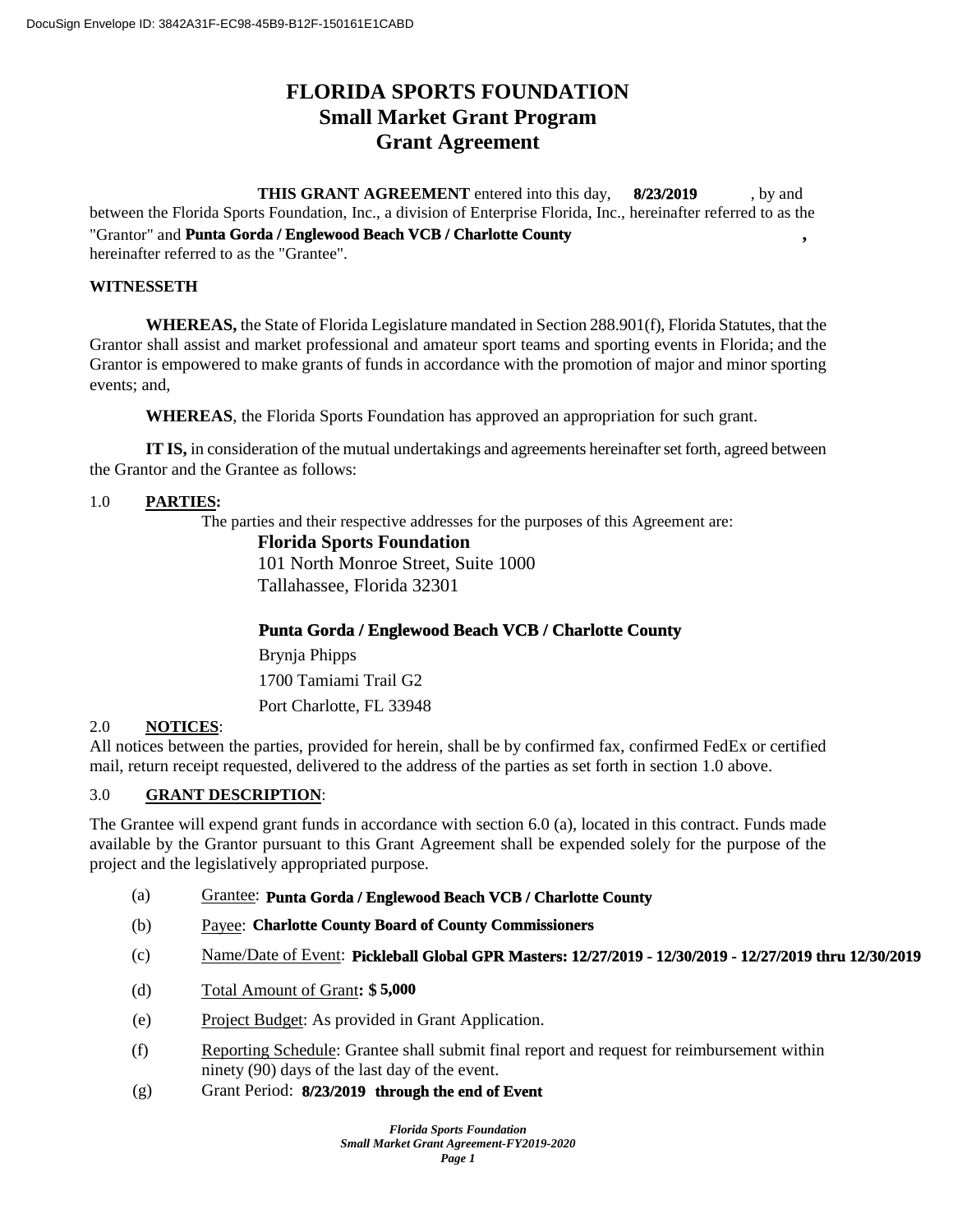### 4.0 **GRANT REQUIREMENTS**:

(a) Audit: Grantee will complete a post event report, an accounting of the events financial activity, and proper use of funds, within ninety (90) days after the event and provide documentation evidencing the direct impact of the event. The Grantee agrees to comply with the audit requirement of Sections 215.97 and 17.03, Florida Statutes, and all applicable Rules of the Auditor General as referenced in Attachment A.

(b) Records: Grantee shall retain and maintain all records, including records of all payments made by the Grantee in connection with this Agreement, and make available and provide access for financial audit as may be requested by the Grantor, the Grantor's independent auditor, by the state personnel of the Office of the Florida Auditor General, Chief Financial Officer and Office of the Chief Inspector General. Records shall include books, records, documents and other evidence, including, but not limited to, vouchers, bills, invoices, requests for payment, and other supporting documentation, which, according to generally accepted governmental accounting principles, procedures and practices, sufficiently and properly reflect all program costs expended in the performance of this Grant Agreement. Such records shall be retained for a minimum period of seven (7) years after termination of this Agreement.

(c) Cancellation: Grantee shall notify the Grantor immediately if the event is canceled and the Grantee shall return any funds dispersed pursuant to this Agreement within seven (7) days of such cancellation.

(d) Insurance: Grantee shall, prior to event, provide proof of insurance listing the Grantor as an additional insured for all purposes, with minimum liability coverage of \$1,000,000 per occurrence. If Grantee is a government entity, agency or subdivision pursuant to Section 768.28, Florida Statutes, and/or a self-insurer pursuant to Section 768.28, Florida Statutes, and does not otherwise provide proof of its own insurance listing Grantor as an additional insured for all purposes, with minimum liability coverage of \$1,000,000 per occurrence, Grantee, notwithstanding its compliance with any requirements imposed by said statute, shall ensure that any third-party recipient of said Grant Funds list Grantor as an additional insured for all purposes, with minimum liability coverage of \$1,000,000 per occurrence. Grantee shall provide said proof of insurance listing Grantor as an additional insured for all purposes, with minimum liability coverage of \$1,000,000 per occurrence, as a condition precedent to Grantee's receipt of said Grant Funds.

(e) Indemnification: Grantee shall act as an independent contractor and not as an employee of the Grantor in the performance of the tasks and duties, which are the subject of this Grant Agreement. The Grantee shall be liable, and agrees to be liable for, and to the extent allowed by law, shall indemnify, defend, and hold the Grantor, the state of Florida, and its employees and agents, harmless from all liability of any nature or kind, including costs and expenses for or on account of any copyrighted, patented, or unpatented inventions, process or articles manufactured by the Grantee, and well as claims, suits, judgments, or damages arising from the Grantee's performance of the tasks and duties which are the subject of this Grant Agreement. If Grantee is a government entity, the Grantee is subject to the provisions and limitations of 768.28 Florida Statute, and agrees to indemnify, hold harmless and defend Grantor from and against claims, demands, causes of action, losses, damages, liabilities, costs and expenses (including attorney's fees) caused as a result of the negligent acts of the government entity or its employees.

## 5.0 **TERMINATION**:

(a) Breach: This Agreement may be terminated by the Grantor for breach upon failure of the Grantee to perform any requirement or provisions of this Agreement upon no less than twenty-four (24) hours written notice from the time the Grantor becomes aware of the breach. If Grantor determines that a breach of any provision of this Agreement has occurred, Grantor has the right to withhold a portion of the grant award as determined by the Board of Directors.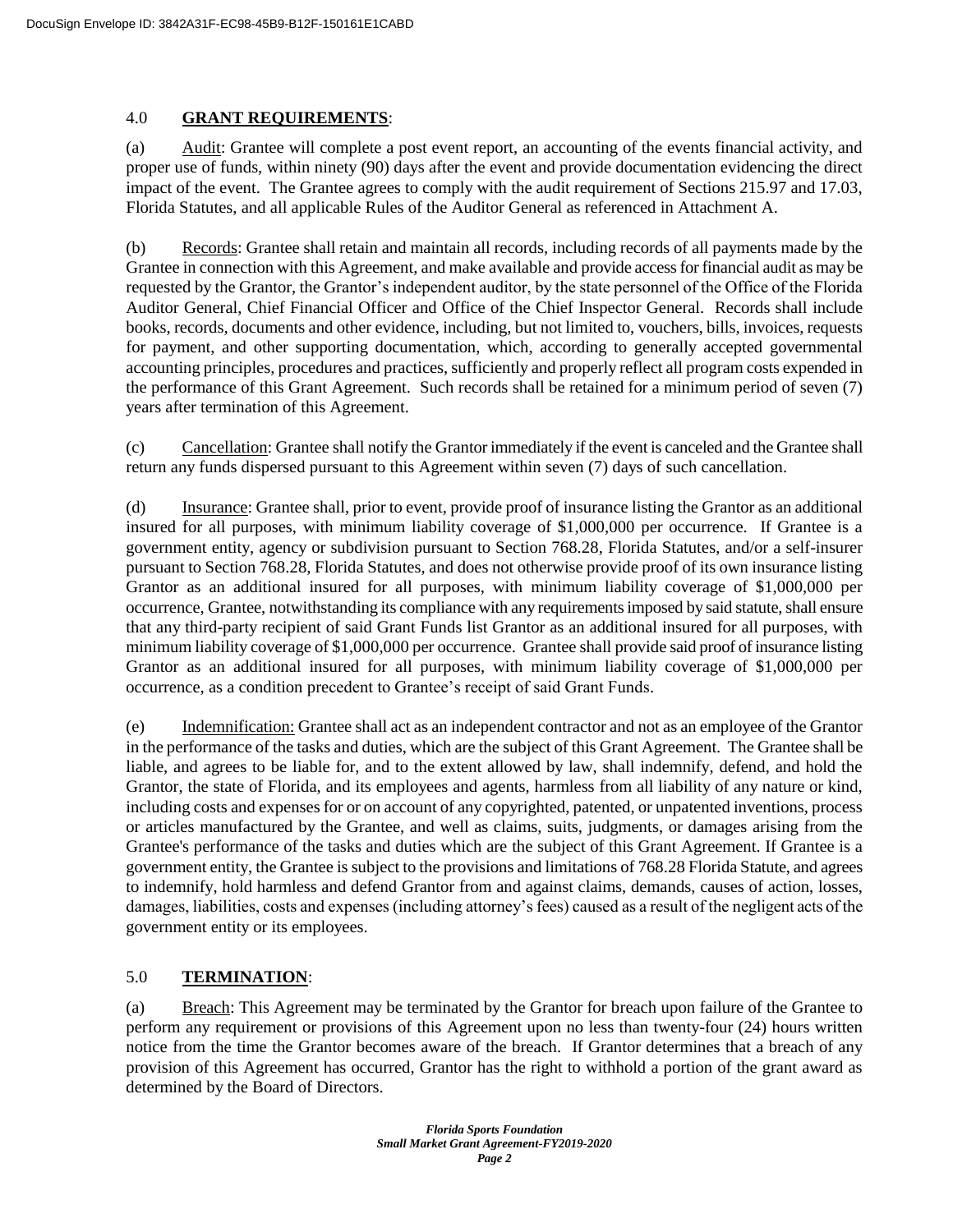(b) Refusal to Grant Public Access: This Agreement may be terminated by the Grantor for refusal by the Grantee to allow public access to all documents, papers, letters, or other material subject to the provisions of Chapter 119, Florida Statutes, and made or received by the Grantee in conjunction with this Agreement. (Section 287.058, Florida Statutes)

(c) Unauthorized Aliens: Grantor will consider the employment of unauthorized aliens, by any contractor or subcontractor, as described by Section 274A(e) of the Immigration and Nationalization Act, cause for termination of this Agreement. Grantee shall utilize the U.S. Department of Homeland Security's E-Verify, in accordance with the terms governing the use of the system, to verify the employment eligibility of:

(a) All persons employed during the contract term by the contractor to perform employment duties within Florida; and

(b) All persons (including subcontractors) assigned by Grantee to perform work pursuant to this agreement.

# 6.0 **PAYMENTS**:

(a) Transfer of Funds. Funds will be made available by the Grantor to the Grantee, as a reimbursement for paid invoices, which are supported by canceled checks dated within the grant period, upon receipt and review of a completed Post Event Report. Only those items identified as allowable below will be reimbursed. The following summarizes the allowable/disallowable expenses that may be used for reimbursement.

Allowable Expenses:

- 1. Promotion, marketing & programming
- 2. Paid advertising & media buys
- 3. Production & technical expenses; officials
- 4. Site fees, venue rentals, costs (contract help)
- 5. Rentals, insurance, rights fees, bid fees, sanction fees, non-monetary awards

Disallowable Expenses:

- 1. General and administrative expenses
- 2. Building, renovating and/or remodeling
- 3. Permanent equipment purchases
- 4. Debts incurred prior to the grant
- 5. Programs which solicit advertising
- 6. Hospitality or social functions including meals or banquets
- 7. Travel expenses

(b) Availability of Funds. The Grantor's liability under this Grant Agreement is contingent upon the continued availability of an annual appropriation by the Legislature of the State of Florida. In the event this Grant Agreement extends beyond the Grantor's current fiscal year that begins on July 1 of each year and ends on June 30 of each succeeding year, the Grantor and the Grantee mutually agree that performance and payment during subsequent fiscal periods is contingent upon sufficient funds being appropriated. The Grantor shall be the final determiner of the availability of such funds.

# 7.0 **LEGAL REQUIREMENTS**:

(a) With respect to its interpretation, construction, effect, performance, enforcement, and all other matters, this Grant Agreement shall be governed by, and be consistent with, the whole law of the state of Florida, both procedural and substantive. Any and all litigation arising under this Grant Agreement shall be brought in the appropriate state of Florida court in Leon County, Florida.

(b) Grantee agrees to comply with any and all applicable federal, state, local laws, rules, and regulations applicable to expenditures of State funds that are in effect at the time of any such expenditure, and as related to the execution of the Grant Agreement.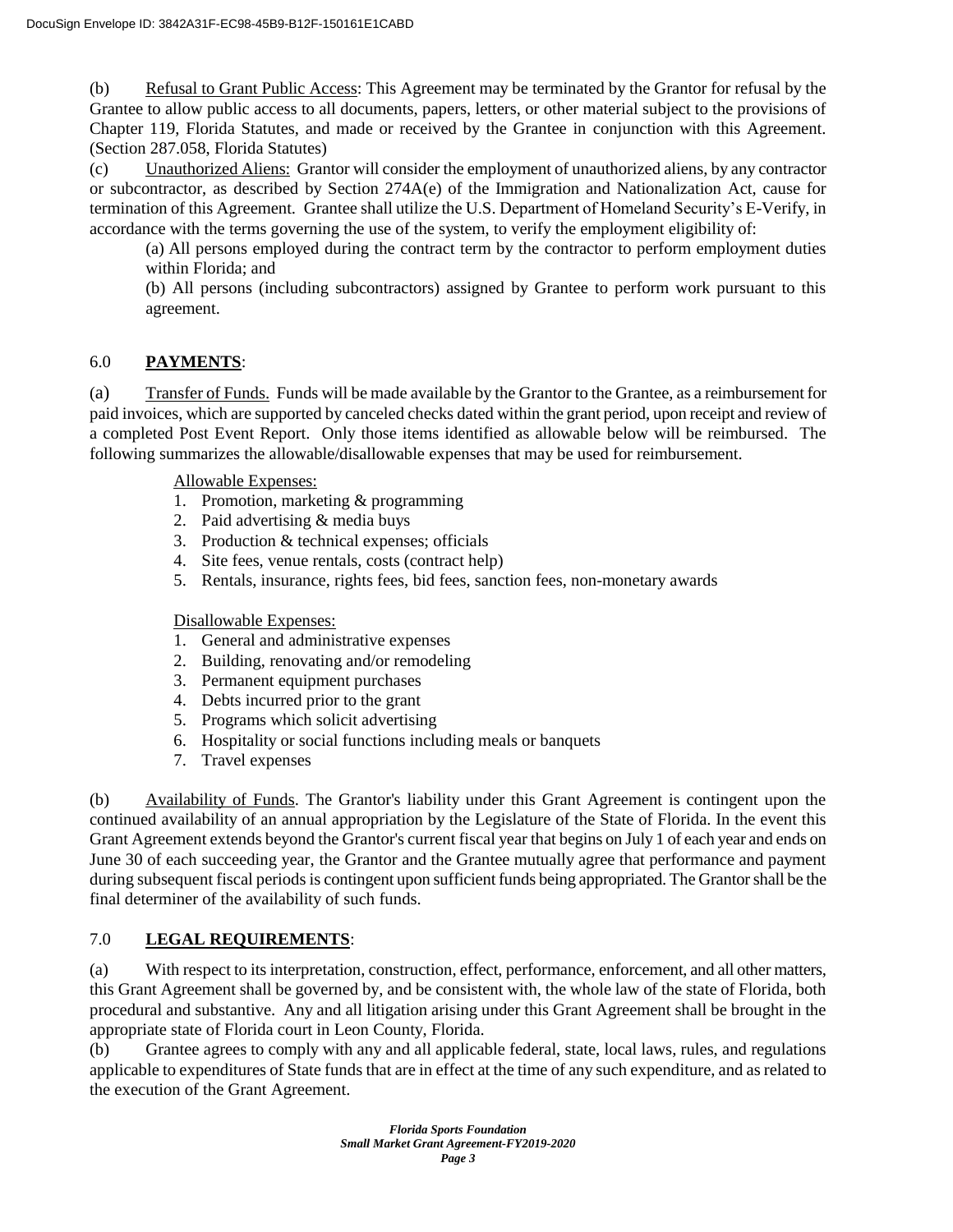8.0 **MODIFICATION**: This writing and any Attachments herein, contains the entire Grant Agreement of the parties. No representations were made or relied upon by either party, other than those that are expressly set forth. No agent, employee, or other representative of either party is empowered to alter any of the terms of this Grant Agreement, unless done in writing and signed by an executive officer of the Grantee and designee for the Grantor.

## 9.0 **MISCELLANEOUS:**

(a) The Grantor is not bound by any agreements to indemnify or hold harmless, nor responsible for liquidated damages or cancellation charges.

(b) No provision of this Grant Agreement shall be construed as a waiver by the Grantor of any right, defense or claim, which the Grantor may have in any litigation arising under the Grant Agreement. Nor shall any Agreement provision be construed as a waiver by the state of Florida, and its employees and agents, of any right to initiate litigation.

(c) The Grantee affirms that it is aware of the Grantor's Grant Program Policies & Procedures in place and effective throughout the term of this Grant Agreement.

### 10.0 **VENDORS ON SCRUTINIZED COMPANIES LISTS:**

By executing this Agreement, «Organization», the Grantee, certifies that it is not: (1) listed on the Scrutinized Companies that Boycott Israel List, created pursuant to section 215.4725, Florida Statutes, (2) engaged in a boycott of Israel, (3) listed on the Scrutinized Companies with Activities in Sudan List or the Scrutinized Companies with Activities in the Iran Petroleum Energy Sector List, created pursuant to section 215.473, Florida Statutes, or (4) engaged in business operations in Cuba or Syria. Pursuant to section 287.135(5), Florida Statutes, the Grantor may immediately terminate this Agreement for cause if the Grantee is found to have submitted a false certification as to the above or if the Grantee is placed on the Scrutinized Companies that Boycott Israel List, is engaged in a boycott of Israel, has been placed on the Scrutinized Companies with Activities in Sudan List or the Scrutinized Companies with Activities in the Iran Petroleum Energy Sector List, or has been engaged in business operations in Cuba or Syria, during the term of the Agreement. If the Grantor determines that the Grantee has submitted a false certification, Grantor will provide written notice to the Grantee. Unless the Grantee demonstrates in writing, within 90 calendar days of receipt of the notice, that Grantor's determination of false certification was made in error, Grantor shall bring a civil action against the Grantee. If the Grantor's determination is upheld, a civil penalty equal to the greater of \$2 million or twice the amount of this Agreement shall be imposed on the Grantee, and the Grantee will be ineligible to bid on any Agreement with a Florida agency or local governmental entity for three years after the date of Grantor's determination of false certification by Grantor. If federal law ceases to authorize the states to adopt and enforce the contracting prohibition identified in this Article 10, this Article 10 shall be null and void.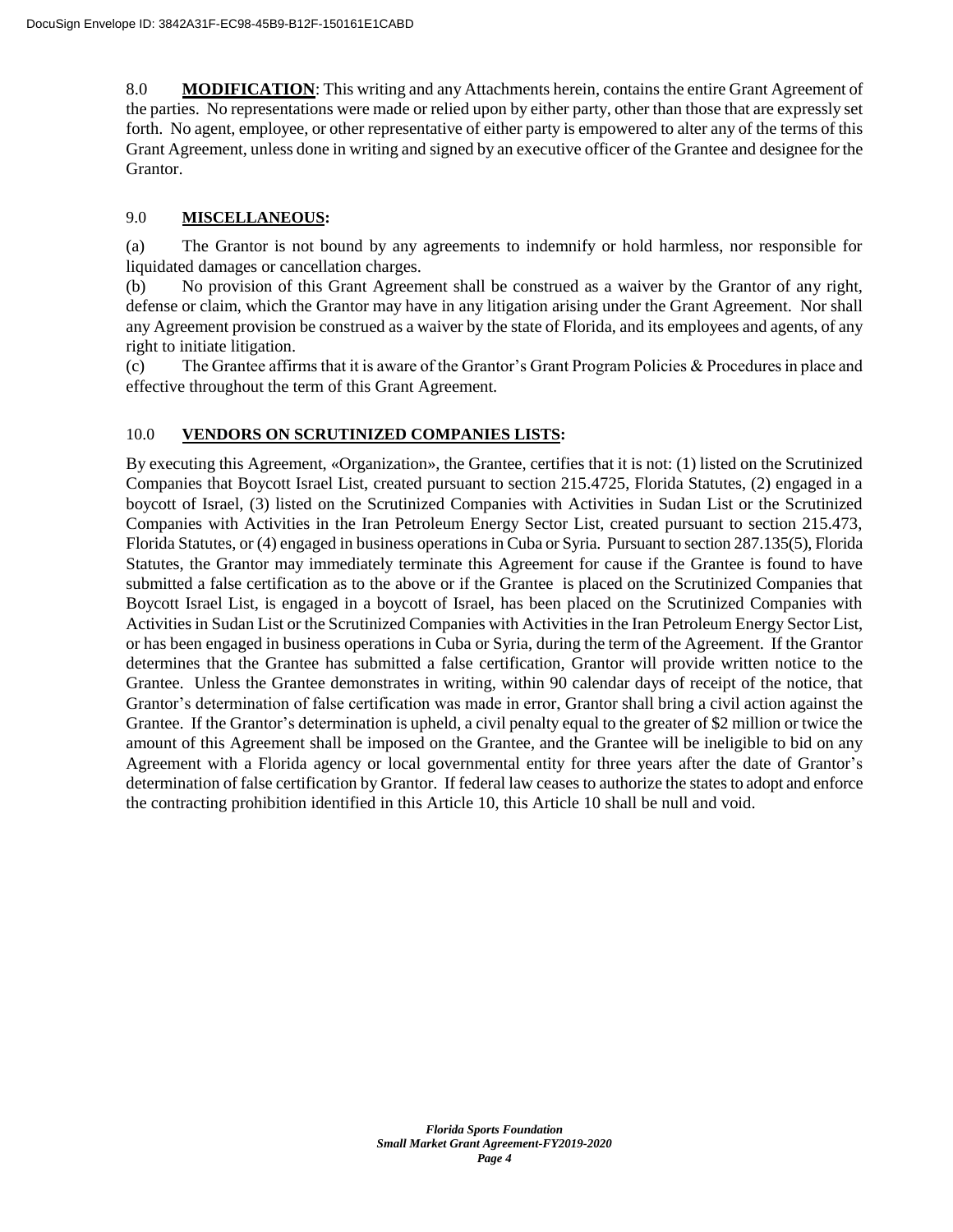**IN WITNESS WHEREOF,** the parties have caused their hand to be set by their respective authorized officials hereto.

### **For: Florida Sports Foundation For:**

Angela Suggs, President & CEO

Date Title

# **Punta Gorda / Englewood Beach VCB / Charlotte County**

u<br>Signed by  $\frac{C_{\phi, G\cup A} \cdot \frac{1}{\sqrt{C_{\phi, G\cup A}} \cdot \frac{1}{\sqrt{C_{\phi, G\cup A}} \cdot \frac{1}{\sqrt{C_{\phi, G\cup A}} \cdot \frac{1}{\sqrt{C_{\phi, G\cup A}} \cdot \frac{1}{\sqrt{C_{\phi, G\cup A}} \cdot \frac{1}{\sqrt{C_{\phi, G\cup A}} \cdot \frac{1}{\sqrt{C_{\phi, G\cup A}} \cdot \frac{1}{\sqrt{C_{\phi, G\cup A}} \cdot \frac{1}{\sqrt{C_{\phi, G\cup A}} \cdot \frac{1}{\sqrt{C_{\phi, G\cup A}} \cdot \frac{1}{$ 

\_\_\_\_\_\_\_\_\_\_\_\_\_\_\_\_\_\_\_\_\_\_\_\_\_\_\_\_\_\_\_\_\_\_\_ \_\_\_\_\_\_\_\_\_\_\_\_\_\_\_\_\_\_\_\_\_\_\_\_\_\_\_\_\_\_\_\_\_\_\_\_ 11/6/2019 County Administrator

 $11/3/2019$ 11/5/2019

Date